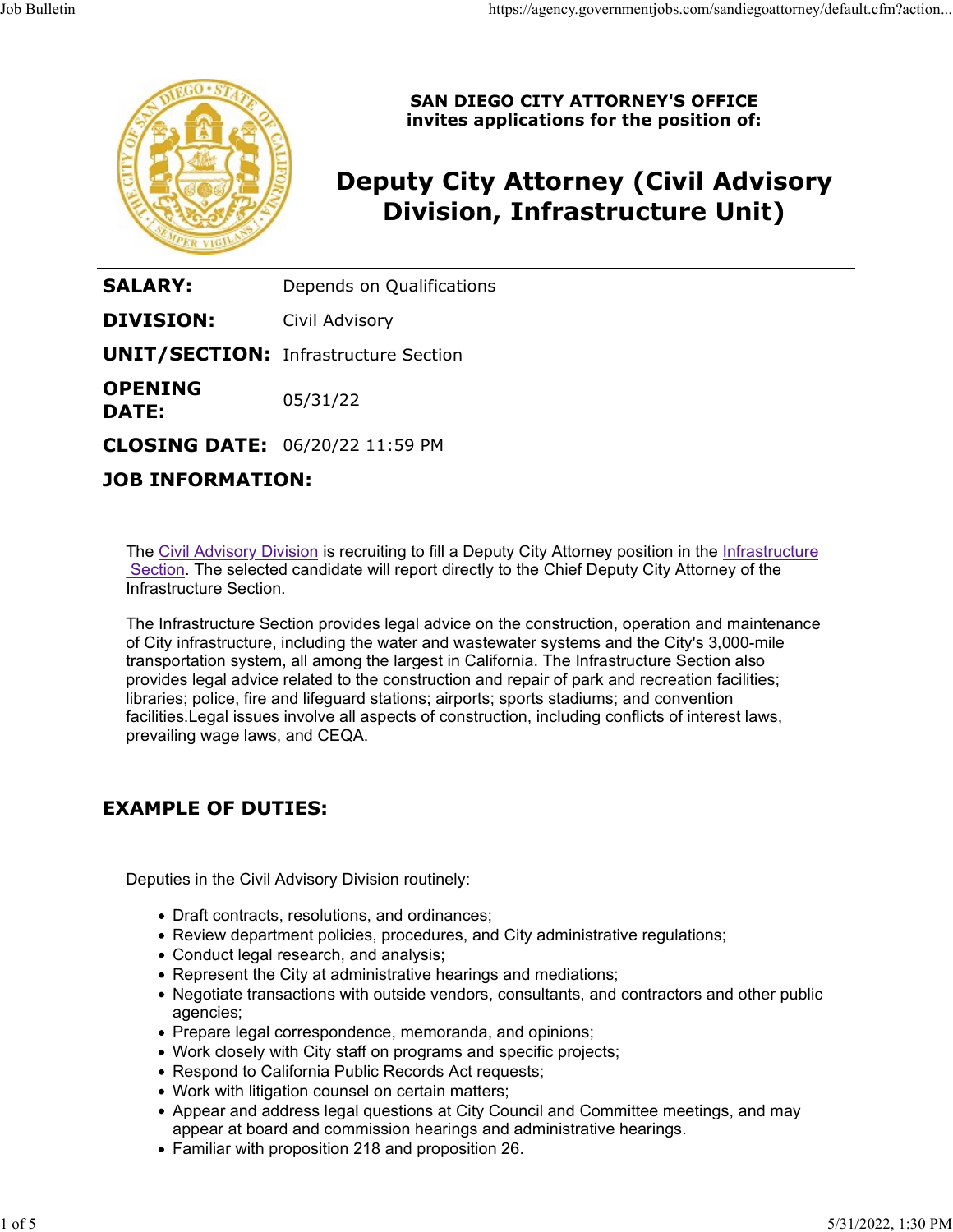Deputy City Attorneys must become familiar with City operations to identify and address legal issues in a proactive manner, and continually manage and adjust their workload to accommodate changing needs and priorities of City staff. Job Bulletin<br>Deputy City Attorneys must become familiar with City operations to identify and address legal<br>issues in a proactive manner, and continually manage and adjust their workload to accommodate<br>changing needs and pr

# MINIMUM REQUIREMENTS:

Applicants are required to:

- Be an active member in good standing with the State Bar of California;
- Possess strong analytical, research, writing, and oral presentation skills; be a practical problem-solver and team player; have good time management skills; and demonstrate effective communication and conflict resolution skills.

Ideal candidates will have at least three years of experience as an attorney in a public agency. Experience with competitive bidding requirements of public agencies, the Public Records Act, and the Brown Act is desirable.

Attorneys in this position must be able to travel to locations outside the office for legal proceedings or meetings. Therefore, possession of a valid California Class C driver's license and personal vehicle, or the ability to travel to various locations throughout the City in a timely manner, is required.

COVID-19 Vaccination Requirement: All candidates for employment must be fully vaccinated against COVID-19 and provide proof of their full vaccination or have been approved for a medical or religious exemption from the vaccination requirement, and have been provided an accommodation, before their start date. "Fully vaccinated" means a person has received, at least 14 days prior, either the second dose in a two-dose COVID-19 vaccine series or a single dose COVID-19 vaccine. Acceptable COVID-19 vaccines must be approved by the U.S. Food and Drug Administration (FDA) or authorized for emergency use by the FDA or the World Health Organization.

Exemption Requests: Candidates with a disability or medical condition that makes it medically inadvisable for them to receive a COVID-19 vaccine, as verified by their health care provider, or those with a sincerely held religious belief, observance, or practice that prevents them from receiving a COVID-19 vaccine, may request an exemption from the COVID-19 vaccination requirement and reasonable accommodation. Candidates who wish to make a such a request will be provided with more information. The City will review requests for medical and religious exemption and accommodation on a case-by-case basis in accordance with the Americans with Disabilities Act, Title VII of the Civil Rights Act of 1964, and the California Fair Employment and Housing Act. A candidate's start date may be adjusted to allow for the accommodation process. You may request a medical or religious exemption from the vaccination requirement, and an accommodation, by sending an email to COVID-RA@sandiego.gov indicating your desire to make such a request.

## SUPPLEMENTAL INFORMATION:

#### Compensation and Benefits:

The successful candidate will be eligible for participation in the City's Flexible Benefits Plan that offers several optional benefit plans or a taxable cash option; \$50,000 in City-paid life insurance; paid annual leave accruing at 22 days per year for the 1st through the 15th year of service. For further information, please contact the Risk Management Department at (619) 236-6600. Retirement benefits for this unclassified position depend on the candidate's eligible status (new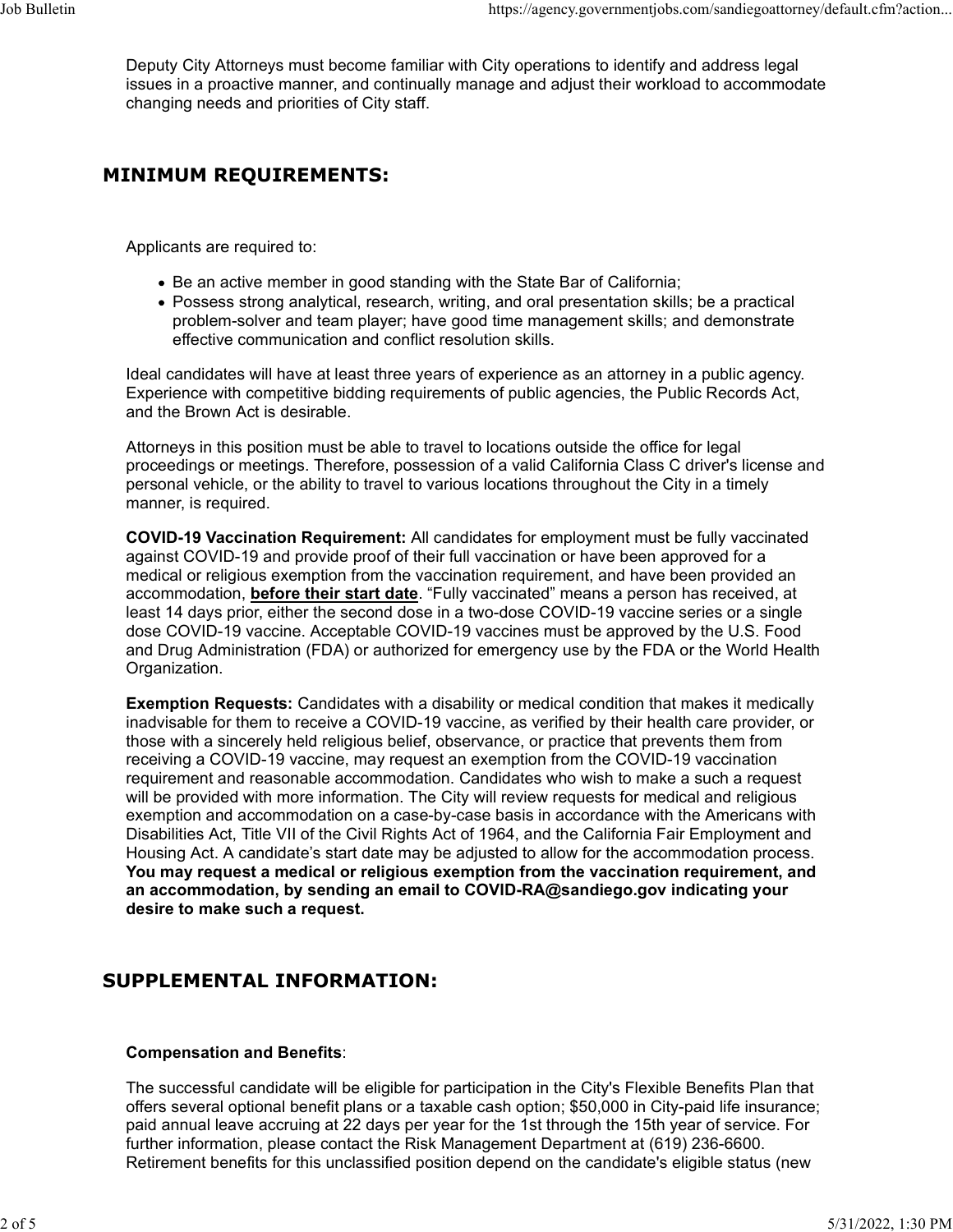hire, rehire, etc.).

To learn more about employee benefits, please review the Benefits Summary for DCAA Employees. Some benefits currently offered to employees may be modified in the future. Salary is based on the Deputy City Attorney salary table and dependent on qualifications and level of relevant legal experience. For further salary information, refer to the Deputy City Attorney Salary Table. Job Bulletin<br>https://agency.governmentjobs.com/sandiegoattorney/default.cfm?action...<br>hire, rehire, etc.).<br>To learn more about employee benefits, please review the Benefits Summary for DCAA

#### Pre-Employment Requirements:

Employment offers are conditional pending the results of all screening processes that are applicable to this job, which may include but are not limited to the following:

- Reference checks.
- Proof of citizenship or legal right to work in the United States.
- Fingerprint checks: fingerprints will be submitted to the Federal Bureau of Investigation and the California Department of Justice for a conviction record report.
- Medical evaluation: a City medical examination including drug/alcohol screening and documentation of medical history may be conducted following a conditional offer of employment or promotion.
- Certain positions may require additional screening processes that may include a polygraph examination and/or background investigation.

All of these processes must be successfully completed before employment begins. A positive test for alcohol, illegal drugs, including marijuana, or inadequately explained prescription drugs, misrepresentation, falsification, or omission of pertinent facts in any step of the screening/selection process may be cause for disqualification and/or termination of employment. The City of San Diego is committed to a drug and alcohol-free workplace.

#### How to Apply:

The San Diego City Attorney's Office accepts online applications. To apply, select the position title of the job opportunity and click the "Apply" link. If you need assistance, please refer to our online employment application guide:

To be considered for this position, applicants will need to submit the following by the closing date:

- San Diego City Attorney employment application, including supplemental questions;
- Cover letter and resume;
- A writing sample (no more than 5 pages) that demonstrates their legal writing skills and reflects their own original work product.

Following the closing date, resumes will be screened according to the qualifications outlined above. Only the most qualified candidates will be invited to a departmental interview. If a job has an extended deadline, applications will be considered during the extension period; however, a job may be filled before the extended date is reached. This interview process may be used to fill future vacancies.

Individuals must be able to perform the essential duties of the position with or without reasonable accommodations. If you have any questions or concerns related to the recruitment process and the Americans with Disabilities Act, you may contact (619) 533-5811. The City of San Diego has an active Equal Opportunity/ADA Program for employment and vigorously supports diversity in the workplace.

Nothing in this job posting constitutes an expressed or implied contract for employment with the City of San Diego.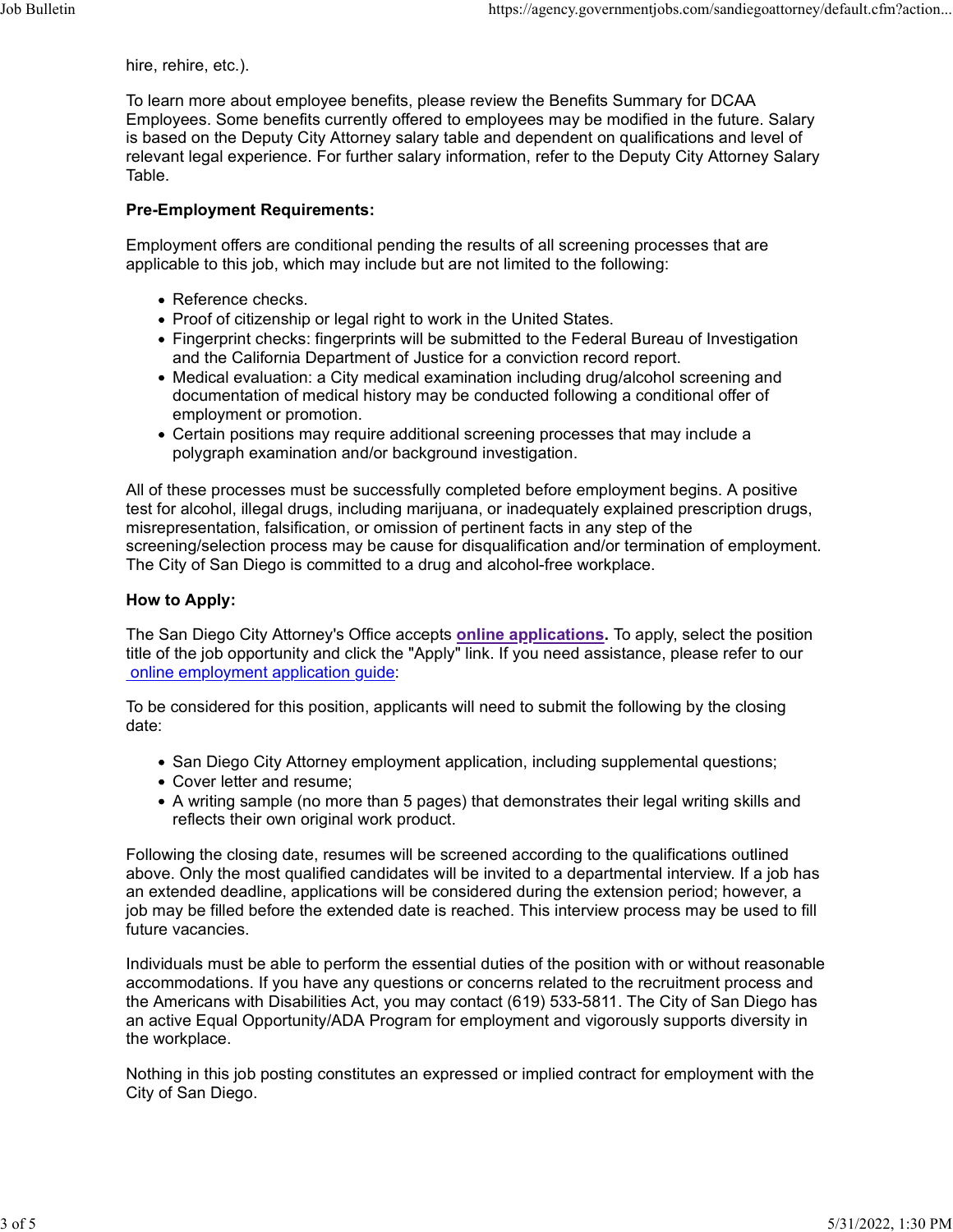

DIVERSITY AND INCLUSION: The Office is strongly committed to Diversity & Inclusion. The Office is led by the first woman and first Latina in City history elected to the position. It is vitally important to us that as public servants, we represent the community that we serve. To that end, the Office strongly encourages applicants of diverse backgrounds to apply. To ensure our commitment to Diversity & Inclusion, the Office has a Chief Diversity Officer, an active Committee for Diversity & Inclusion, and Racial Equity Task Force

APPLICATIONS MAY BE FILED ONLINE AT: https://www.governmentjobs.com/careers /sandiegoattorney

1200 Third Avenue, Suite 1620 San Diego, CA 92101

Position #2022-00074 DEPUTY CITY ATTORNEY (CIVIL ADVISORY DIVISION, INFRASTRUCTURE UNIT) AS